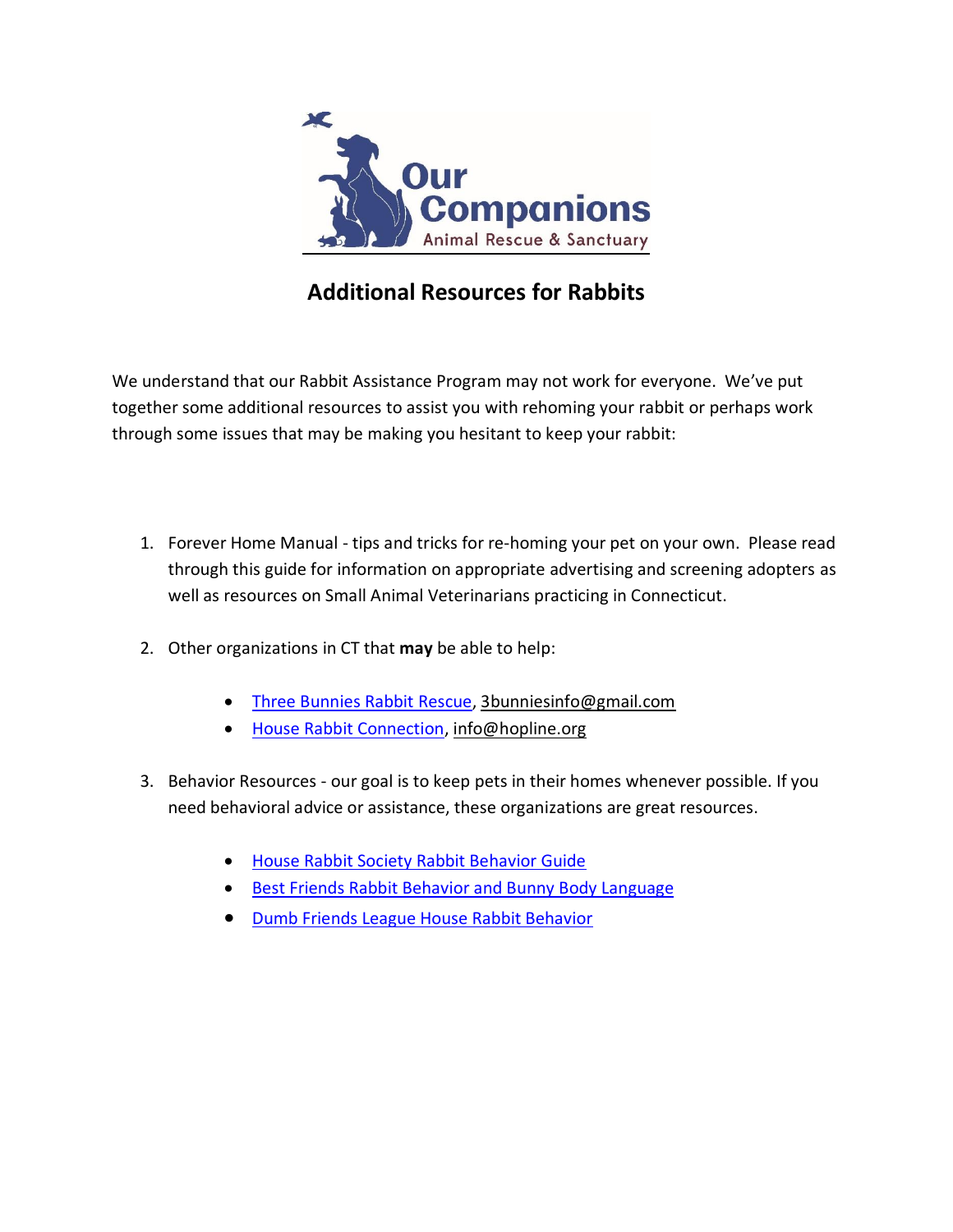

*Forever Home Manual for Rabbits*

| Int <u>roduction</u>                                                                                                                                                                                                                 |  |
|--------------------------------------------------------------------------------------------------------------------------------------------------------------------------------------------------------------------------------------|--|
| Finding A New Home <b>Example 2018</b>                                                                                                                                                                                               |  |
| The Groundwork <b>Constant Construction</b>                                                                                                                                                                                          |  |
| <u>Prepare your Pet entitled and the prepare your Peter</u>                                                                                                                                                                          |  |
| <u>Network and the community of the community of the community of the community of the community of the community of the community of the community of the community of the community of the community of the community of the c</u> |  |
| Spread the Word <b>Spread the Word</b>                                                                                                                                                                                               |  |
| Advertise Advertise                                                                                                                                                                                                                  |  |
| Telephone Screening Telephone Screening                                                                                                                                                                                              |  |
| <u>Questions</u> <b>Container and Container and Container and Container and Container and Container and Container and Container</b>                                                                                                  |  |
| <b>What Happens Next?</b>                                                                                                                                                                                                            |  |
| <b>Meeting the Prospective Owner</b>                                                                                                                                                                                                 |  |
| Final Thoughts <b>Final</b> Thoughts                                                                                                                                                                                                 |  |
| Beware of Dishonest Callers <b>Example 2016</b>                                                                                                                                                                                      |  |
| <b>Sample: Adoption Contract</b>                                                                                                                                                                                                     |  |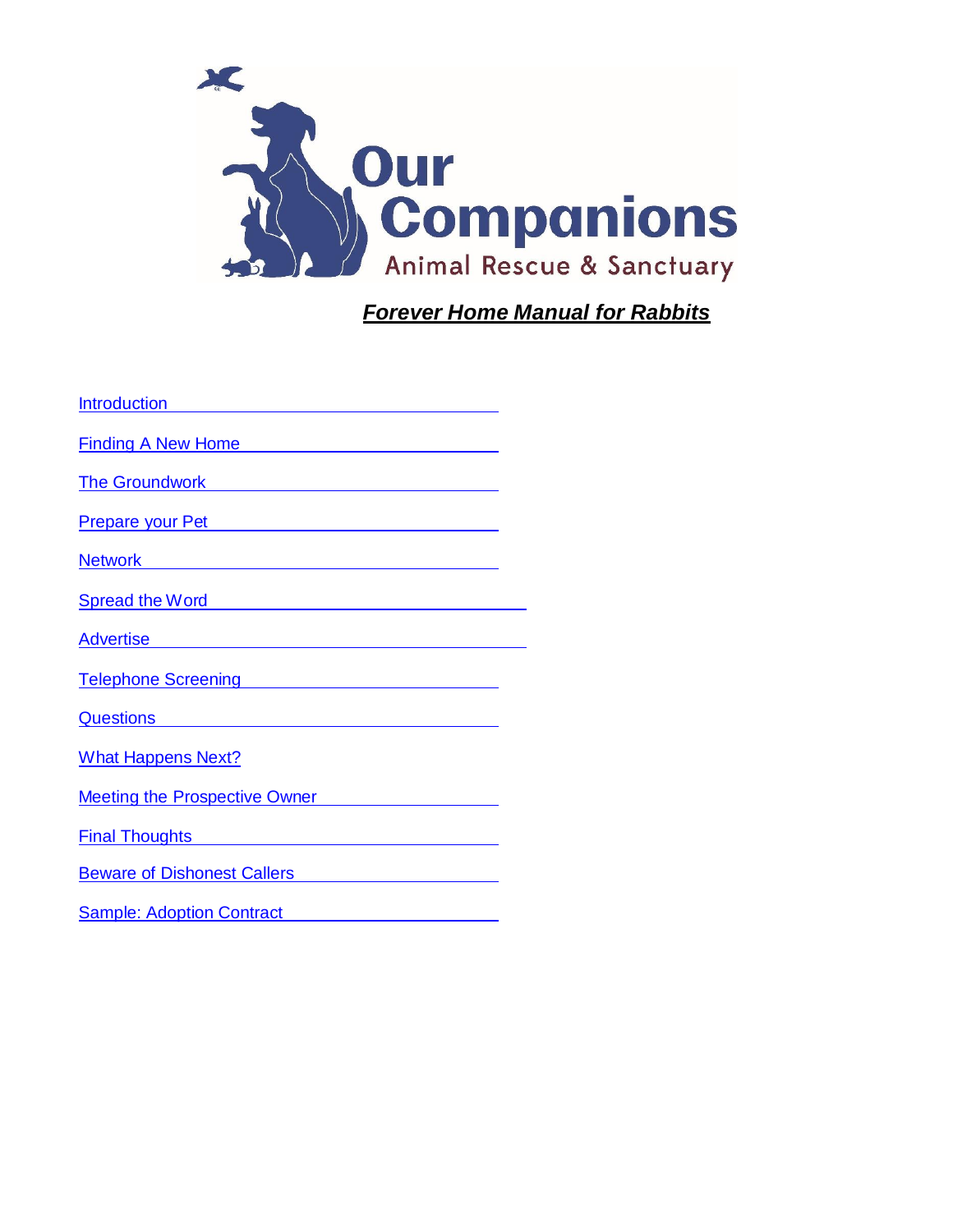### **Introduction**

Our Companions Animal Rescue is offering you this guide to help you find a forever home for your pet. You are doing the right thing by taking personal responsibility for your pet's fate. You are also helping other pets by not shifting the burden on a shelter. Shelters are usually at capacity and by taking responsibility for your pet, it allows shelters to spend their resources on other needy animals.

Much of the content of the Forever Home Manual was reproduced from Best Friends Animal Society. Thank you Best Friends, for helping us help people and pets in Connecticut!

## **Finding a New home**

Something has happened in your life and you can no longer take care of your pet. Or perhaps you have found a stray and need to find him/her a home. Maybe a friend or a relative has died leaving one or more pets to be placed in new homes. You want to be able to do something to help find this animal a new and loving permanent home, rather than turn him/her over to a shelter where they may be euthanized.

The suggestions in this booklet will help you achieve your goal. We will show you how to create an effective flyer with some tips on taking a good photograph of your pet, and how to write imaginative text that will capture the attention of a prospective adopter for a flyer or a classified ad in the paper.

We discuss the preparation of the pet; making sure that the animal's veterinary care is up to date, and that he/she is healthy and groomed.

And we will show you how to take advantage of the networks already established to advertise your animal.

Most importantly, we walk you through the screening process. We assume you don't want to just give the pet away without checking up that he/she is going to a good responsible home. We suggest what questions you may want to ask to find out if this will be a suitable new home.

### **THE GROUNDWORK– Preparing great flyers**

•Describe the appearance, size, and age of the animal.

•Describe his/her nature and appealing qualities.

•Include the pet's name.

•State that the pet is spayed or neutered.

•Define any limitations, e.g. not good with other rabbits/small children/other pets.

•Use a good photograph. Close up "head shots" are best.

•Be sure to put in your phone number, email and time you can be reached.

•Depending on the situation in your area, you might want to add "No Bunchers" to your ad. Bunchers are people who pose as prospective adopters, pretending to be loving and concerned. The pets they obtain are then sold to licensed B dealers who in turn sell the pets to research laboratories. See further information on this subject in the telephone screening section.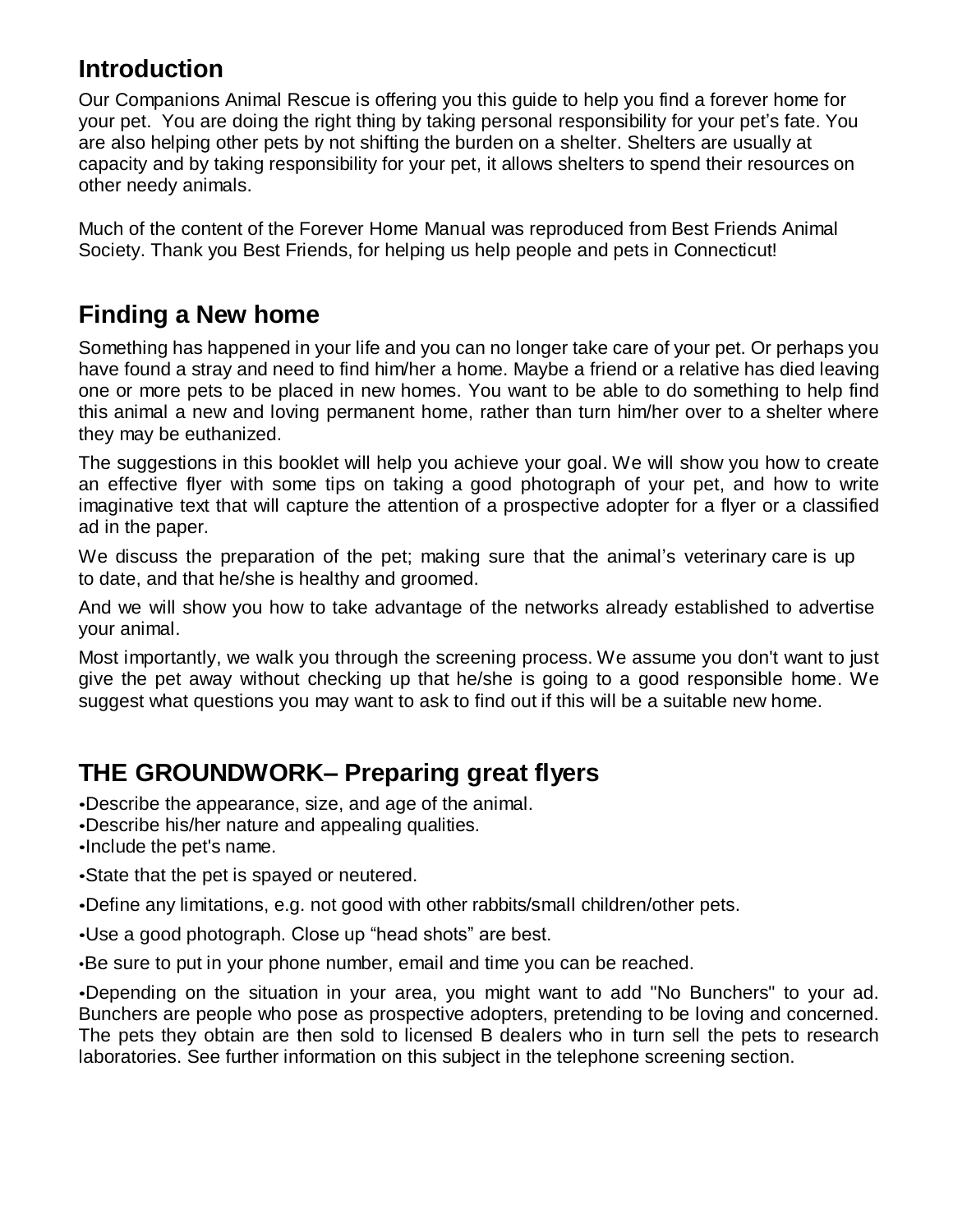#### **Tips on taking good animal photographs**

When you take photographs, use a background that is in contrast to the animal in order to highlight his/her best features. Keep it simple and clear with few background distractions. Use a person, a hand or some other means to show the scale of the pet. Take the time to get a calm relaxed photo that does not present the pet as aggressive or scared.

The flyer is an advertisement. Make it clear, fun and appealing.

#### **Prepare your pet**

It is imperative to spay or neuter your pet or the stray you are trying to place. Without this procedure, no reputable humane rescue group will help you. Pet overpopulation is an overwhelming problem and we all need to do what we can to prevent more unwanted animals from being born. Call us for information on low cost clinics throughout the area.

#### **Prepare a history of your pet.**

Include as much information as possible about his/her likes and dislikes; current food preferences, relationship to other animals; whether he/she likes to play with certain types of toys. All this information will help make the transition easier on the animal. We have a personality profile form that you may want to complete to succinctly describe your pet to prospective adopters.

**Groom** your pet so that he/she looks their best. If it is relevant, talk to a professional about your pet's disposition. Often the help of an experienced and caring professional can help you solve quirky or destructive behavior, making it easier to place the pet in a new home.

### **Network**

Take flyers everywhere!

- To your veterinarian.
- To your work.
- To pet supply stores such *as Petsmart, Petco, Pet Supplies Plus, PetValu.*
- $\cdot$  To community bulletin boards.
- Show your family, friends and co-workers.

### **Spread the Word**

Contact as many rescue agencies as possible*.*

#### *Visit Petfinder.org, Pets911.com, or Adopt A Pet.com*.

Most agencies will be at pet handling capacity, but might allow you to show your pet on one of their adoption days. They might have some other suggestions, or be able to put you in contact with someone who is looking for the kind of pet you are trying to place. Our Companions maintains a database of people who are seeking pets as well.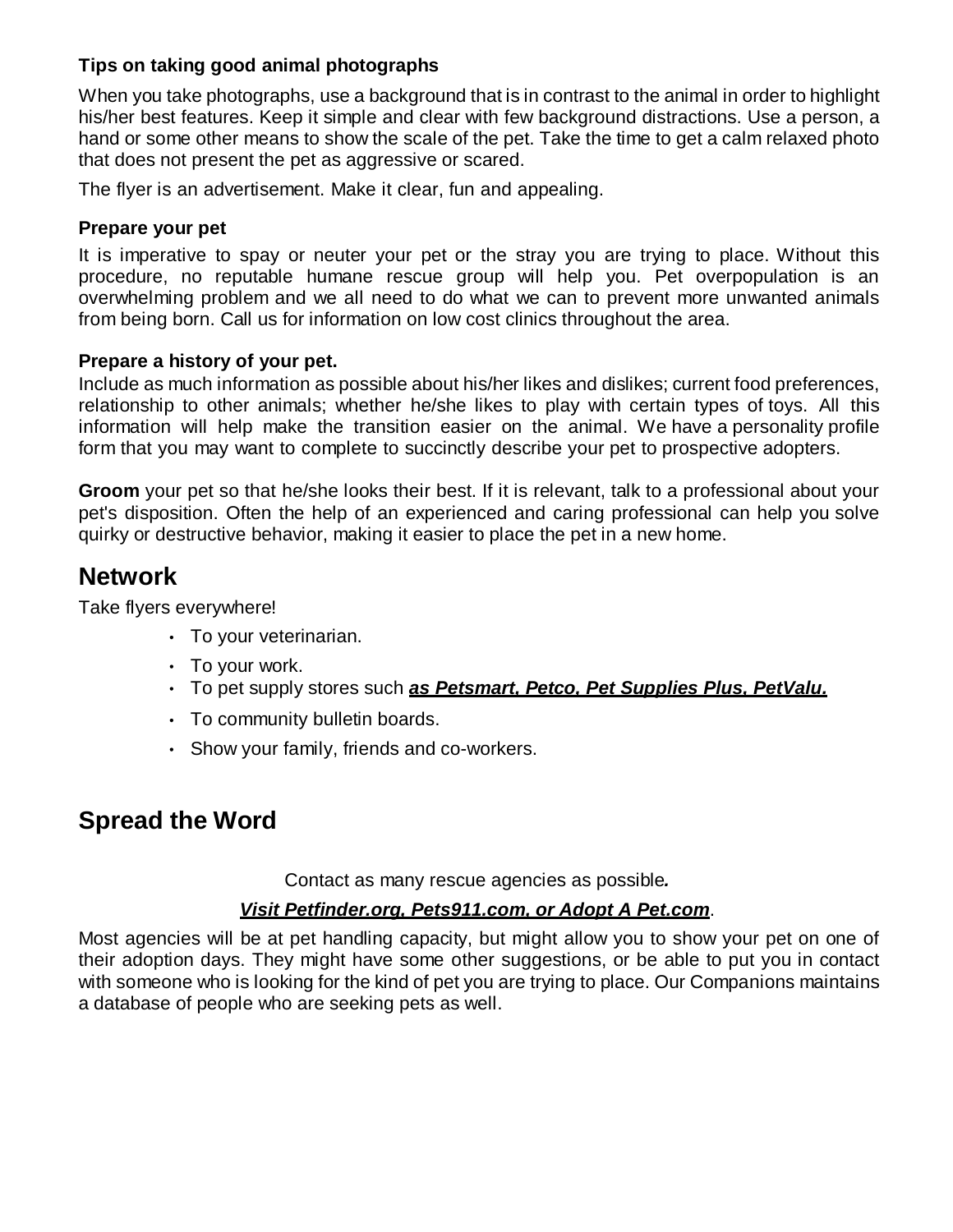### **Advertise**

Place an advertisement in your local paper, mention in the ad that an adoption fee is required. The bunchers we mentioned earlier gravitate towards ads that offer pets "Free to a good home". Asking for a fee will discourage these people from following up on your advertisement**.** If you would like Our Companions to guide you through this process, we request that the adoption fee be donated to our organization.

Run the ad several times with a picture if you are looking to reach a wide audience.

#### **CLASSIFIED Ads**

Here are some samples of classified ads:

**Little Susie is ready for love!** Susie is a three-yearold spayed female Lionhead with a great personality. She adores cats and dogs, isn't as keen on children! Call Marie after 6 PM at 123.123.4567. Adoption fee & Contract to apply.

**Mr. Rosie is waiting for you!** He is ready to walk right into your heart! Mr. Rosie is a twoyear-old neutered MiniRex. He loves to give kisses and play. He is a complete love. Call Mary at 123.555.3576 after 7PM weekdays or all day Sunday. Adoption fee and contract required.

#### **Telephone Screening**

When someone responds to your flyer or advertisement, you have an opportunity to interview him or her over the phone before introducing them to the animal. By doing so, you can eliminate unsuitable potential adopters early on. The following are some guidelines for helping you find the best possible new home for your pet or rescued animal. The following is a list of questions we suggest you ask the prospective adopter. Ask them in a conversational style, rather than as a questionnaire. For example: "This rabbit is very special to me, and I am looking for just the right home for him/her, would you mind if I ask you a few questions about yourself and your home?"

As you speak with people, gather all their contact information (name, address, phone, email, etc). Make thorough notes on your conversation and their responses to your question.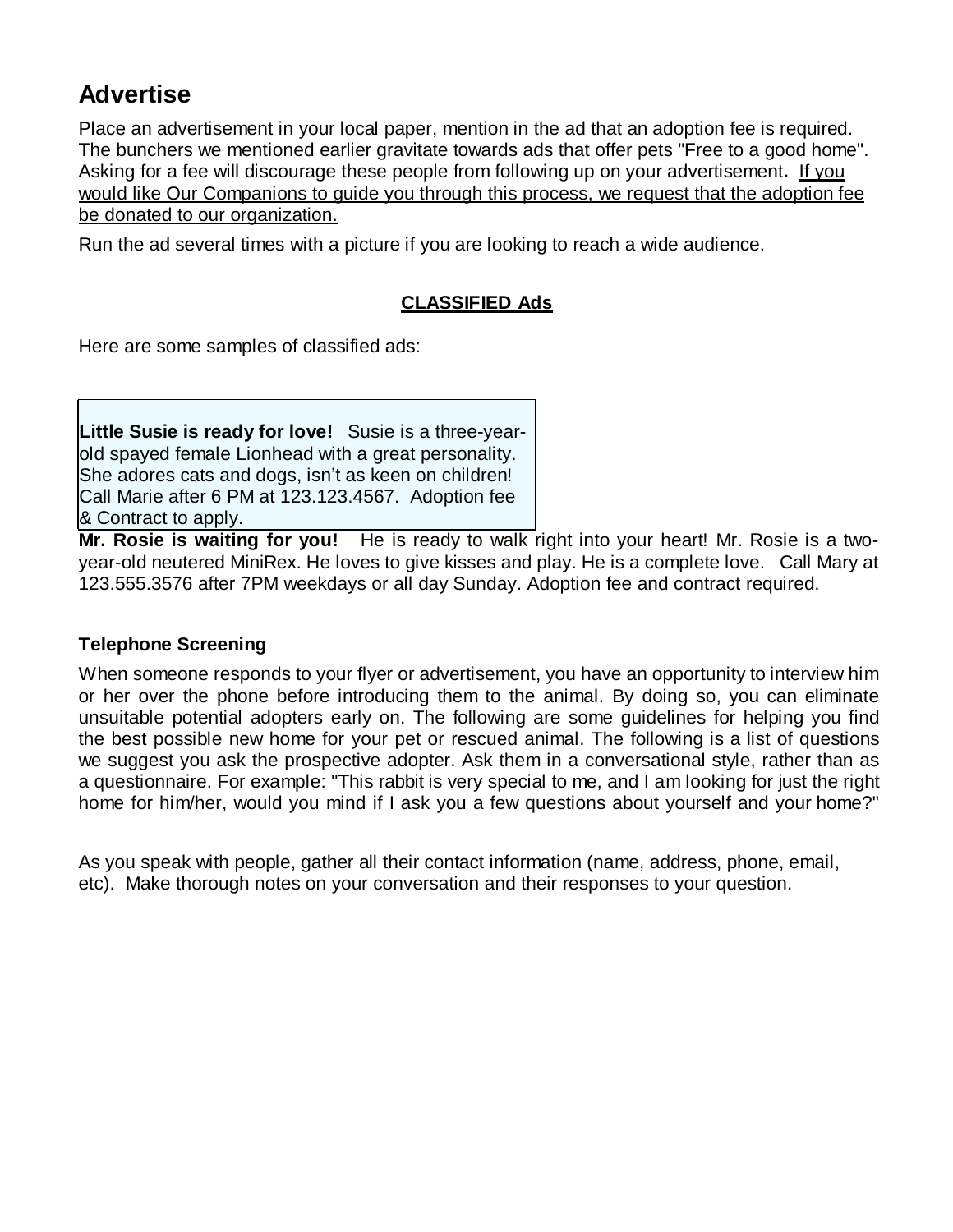#### **Questions**

**1)** Is the pet for you or someone else?

If the rabbit is for someone else, then tell them that you need to speak directly to the prospective owner. A gift of a live animal for another person can be a terrible mistake. If the pet is for a child, then tell the person that the rabbit needs to be seen as a family pet, not exclusively the child's. Parents need to realize that they must be willing to take on the responsibility for the day-to-day care of the animal for the rest of its life. Children can be involved in the animals care, but often their attention span is sporadic. We have seen many pets turned in to shelters because the children have lost interest.

**2)** Do you live in a house/mobile home/apartment?

**3)** Does the situation have suitable space for an indoor rabbit?

**4)** Will the rabbit be an indoor or outdoor pet?

From the answers to these questions, you can start to build a profile of the person and where they live. The address alone can tell you a lot about the area in which they live.

**5)** Have you had pets before? If so, what has happened to them?

Responses to these questions can be very revealing about the person's level of responsibility. We have found that letting people talk quite a bit in this area elicits the information. You might start by saying "Do you have other pets at home? What do you have?" From these answers, you can determine whether the pet you are placing will fit into this household. If you are trying to place a rabbit who hates cats, and they have cats, this is obviously not a good choice. If they do not have pets now, ask if they have ever had them and where they are now. You might start to see a pattern. If they say, "Oh, my last three dogs were run over/poisoned/stolen etc." You are not looking at a responsible home. One negative incident in the past would not immediately rule that person out. Accidents can happen to even the most caring people. On the other hand, they might tell you of the pets they have had until they died of a ripe old age. This will tell you that these people are willing to make the commitment to an animal for its whole life.

**6)** Do you have children? If so, what are their ages?

Children can be either a blessing or a curse to a pet! Small children often do not know how to differentiate between a live animal and a stuffed one. And even the most vigilant parent can't be watching the child all the time. This will be your own judgment call with the pet you are placing.

An adult rabbit, which is used to being around small children, makes a wonderful family pet. If the animal you are placing has had any kind of biting or nipping incident around children, it would be irresponsible to place that animal in a home with any children. The prospective owner needs to be aware of the history of the animal, as even an adult only home may receive visits from grandchildren or neighbor kids.

The child/animal bond is very special and can be of tremendous value in producing a compassionate, caring person, who will bring those qualities into his/her whole life. So this decision to take on a family pet needs to be made with great care. We see a lot of kids learning that animals are disposable items to be gotten rid of when they become inconvenient, or when the family moves. We would rather they learned that the pet is as valued a member of the family as they are.

**7)** How many hours would the animal be alone during the day?

The number of hours that an animal will be alone during the day needs to be taken into account.

**8)** Do you own your own home or are you renting? Does your lease allow pets? May I have your landlord's number?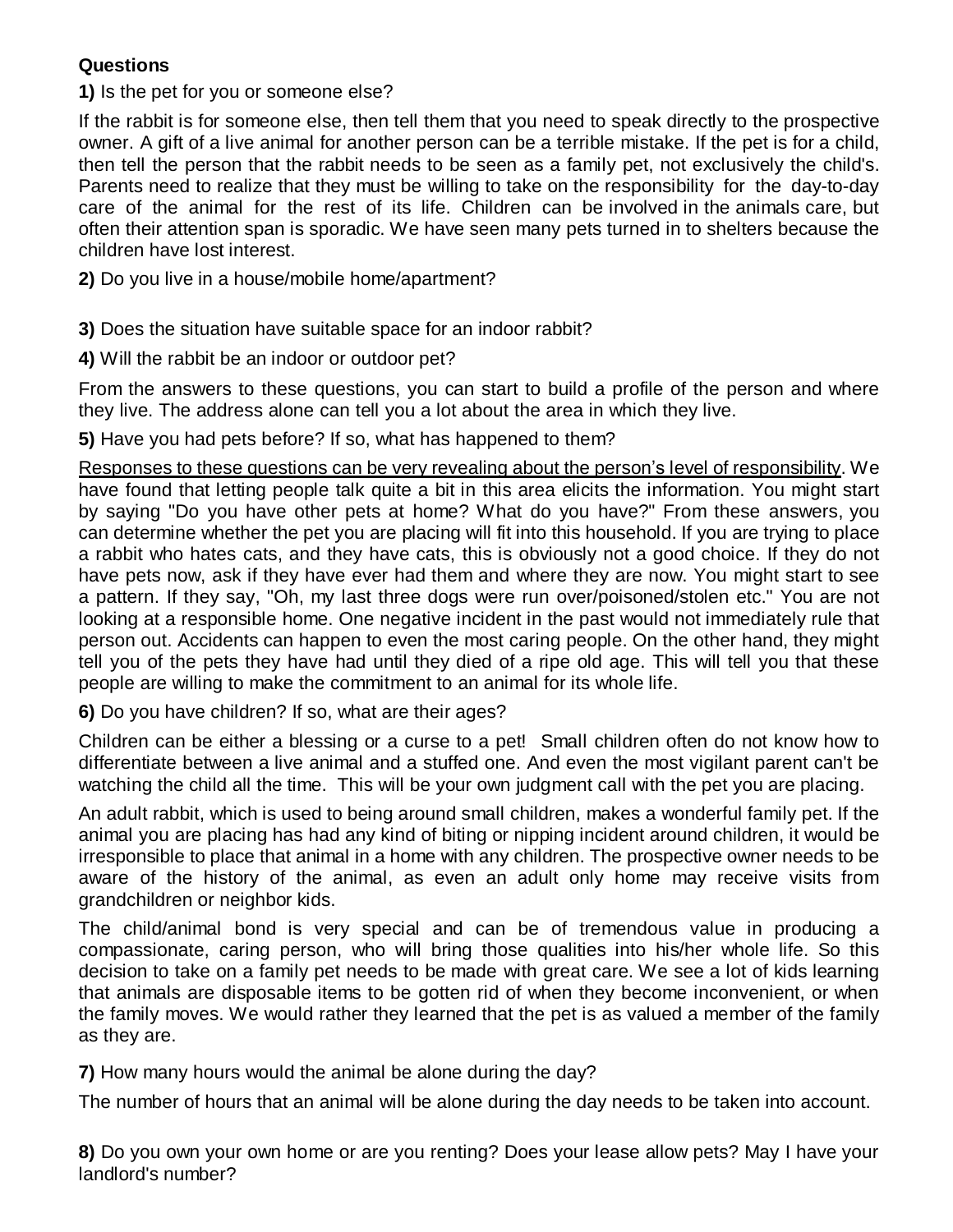If a person is renting, you will need to ensure that they have permission in writing to have a pet. We have known people try to sneak a pet by the landlord, only to be found out. And guess who has to go! So you are back where you started, or the animal ends up at the pound.

**9)** Are you willing to have me come to your home to see where the animal will be living?

**If they are unwilling then immediately rule them out for adoption.** If they are willing, we require that you do make the visit. Seeing the other pets in the household will tell you a lot about the level of care your pet will receive.

#### **10)** Ask for references

Personal references and veterinary references are great sources of information. If they have other pets, ask permission from the adopter to contact their vet to get a reference on them as a pet owner. When you call, ask the hospital if the animal is up to date on his/her care. Also, ask if any suspicious injuries have ever occurred. If they do not have other pets, ask for personal references. Remember, people who are proud, responsible pet owners will be happy to give references.

### **What happens next?**

After you have asked your questions and received the answers, you will have a good idea about the prospective owner and whether you feel he/she will make a good home for the pet you are placing. Of course, it is always possible that the answers you received are not truthful. Some people may answer in the way they think you want to hear rather than how it actually is. You will need to use your instincts. And this is why it is important to meet the people in person and see their home.

### **Meeting the Prospective Owner**

By the time you reach this stage, you will have found out quite a bit about the prospective owner and his/ her suitability as a new home for the pet you are placing. You have some choices about where to introduce the animal to the new person*.*

Our Companions Animal Rescue recommends meeting your prospective adopter in a neutral territory, which takes some creativity when planning a meet and greet for a rabbit.

It is always better to err on the side of caution when first meeting someone. If the person does not turn out to be suitable for some reason, it is best they do not know where you live.

Hopefully you will be as impressed with the prospective owner in person as you were on the phone. However, if there are some doubts in your mind you could mention that there are other people interested in seeing the pet and that you will get back to them. This can give you the opportunity to make a graceful exit without confrontation.

You will want to observe how they relate to the pet, and how the pet relates to them. This will give you a lot of information. It is fine to be concerned about your pet's well-being and any reasonable person understands this. It is better to be safe than sorry. And we advise you do not give up the pet until you have checked the home and living situation.

If you decide to go ahead with the adoption, you may want to use a contract like the one included with this booklet. This can be a safety net for both you and the new owner. Complete two copies of the contract and both of you can sign them. Leave one with them and take one with you. Also, hand over any medical records, and any special food, toys, bowls or bedding.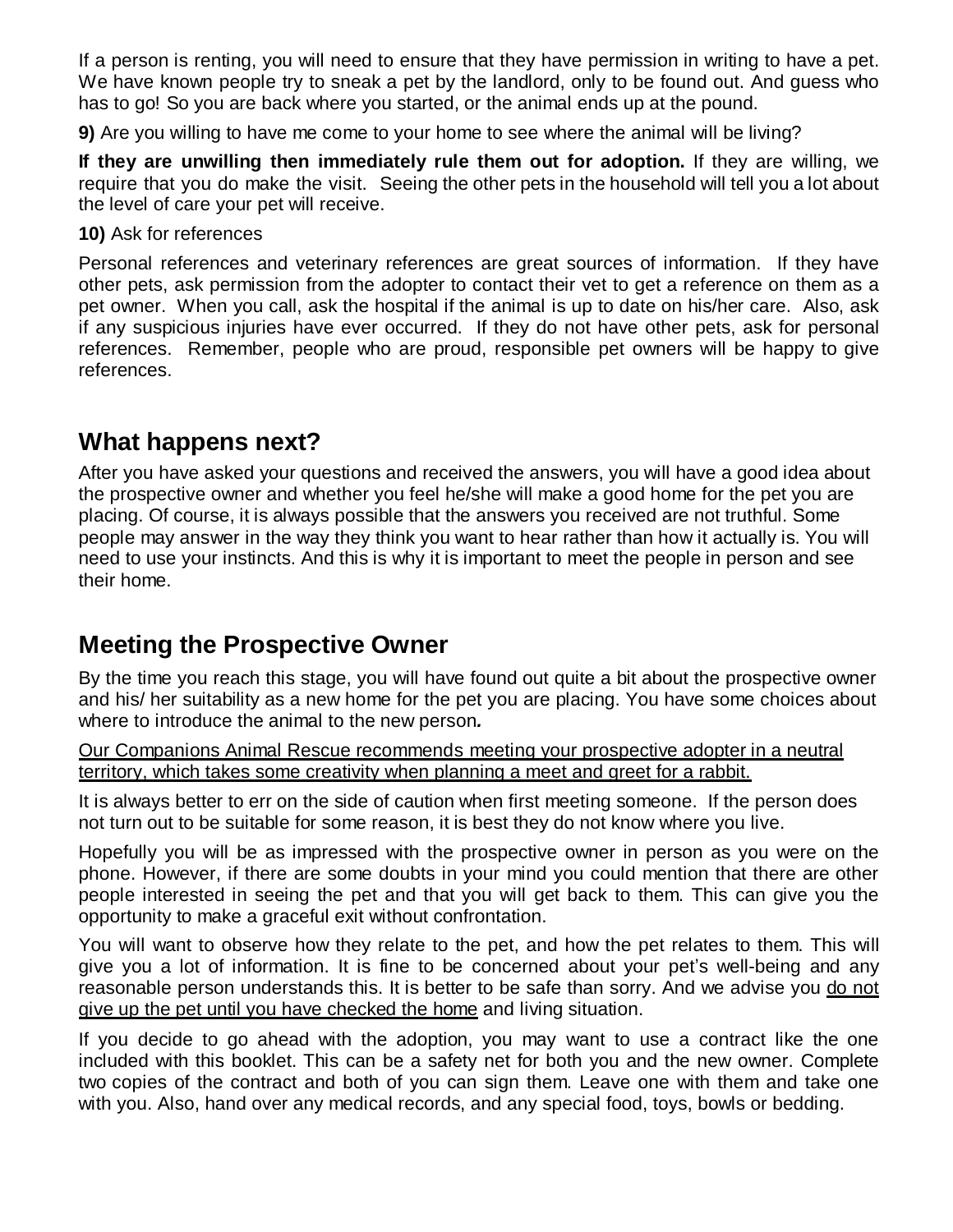# **Final Thoughts**

Placing an animal using these procedures takes time, but your rabbit has been a good and faithful companion to you. He/she deserves the best new home you can find. You will sleep better knowing that your pet is happy, healthy and safe in their new home.

Don't give up after just one or two interviews. If you persevere, you are sure to find a new owner eventually. If you are working on a time limit and that time expires with no home in sight, then consider reaching out to friends/family to see if they can house and care for your rabbit temporarily.

Once you have made a match, stay in touch. Call regularly to see how things are going, particularly at the outset. Be careful not to bug the new owners, though. There is a time to let go and allow the owners to form their own bond with the animal. If there are any problems with the transition, remember that Our Companions can also help with advice, training and solutions if necessary.

Whatever you do, do not abandon your pet. A domestic animal cannot fend for itself. Some of the saddest sights we see are domestic rabbits set free to fend for themselves. Abandoned pets also become subject to injury, disease, starvation and death.

We wish you the best. Our Companions, other animal groups, and many concerned individuals have used these procedures to re-home many rabbits. It can be done. It is done every single day. So take heart. With some effort, creativity and perseverance you can do it too.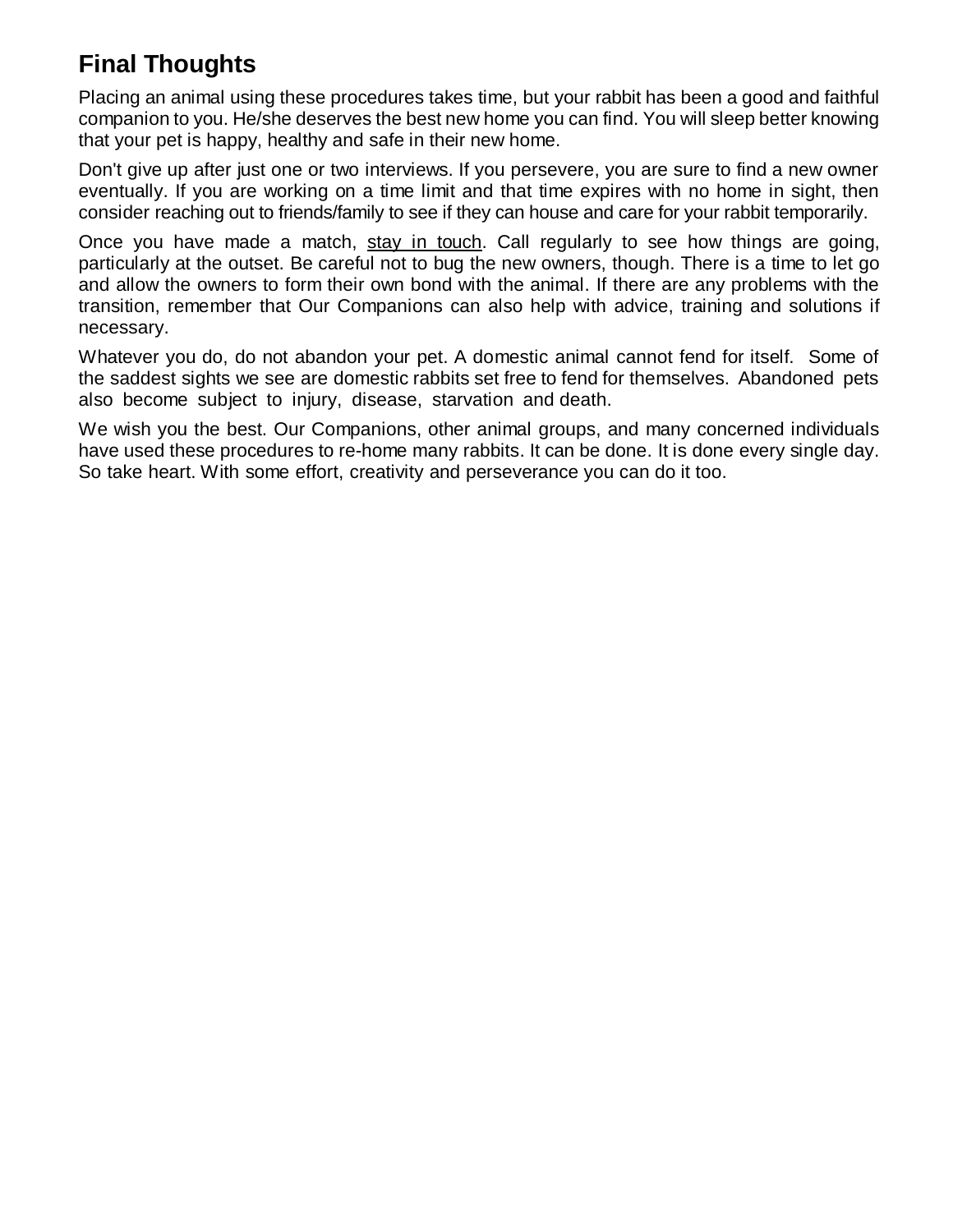## **ADOPTION CONTRACT**

| Name of Adoptee       |       | Date |     |
|-----------------------|-------|------|-----|
| Address               | Phone |      |     |
| Pet Name              | Sex   | Age  | S/N |
| Color and description |       |      |     |
| Name of Adopter       |       |      |     |
| Address               |       |      |     |

AS THE ADOPTING PARTY I AGREE TO THE FOLLOWING PROVISIONS:

**1)** If the pet is not already altered I agree to have the pet altered.

**2)** If the adopted pet is a rabbit, I agree to keep the rabbit as an indoor only pet.

**3)** If for any reason I cannot keep the adopted pet, I agree to notify the Adoptee (name and address above), of the availability of the pet and to return the adopted pet upon request.

**4)** I agree not to abuse or neglect the adopted pet and I authorize the Adoptee, at his/her sole discretion, to determine whether or not the pet has been abused or neglected.

**5)** I understand that any failure to perform the foregoing agreement will constitute a breach of contract. In the event of any such breach of contract, I authorize the Adoptee to reclaim both possession and ownership of the Adopted pet.

**6)** I understand that the pet covered by these adoption papers, is as far as can be determined by the Adoptee, in good health and that the Adoptee is not responsible for any medical fees incurred after the adoption date. However, if a health problem develops during the first 10 days, I should notify the Adoptee to discuss the matter.

**7)** I agree to give the Adoptee visitation rights to ensure that the terms of this adoption agreement are being observed.

ADOPTEE

ADOPTER DATE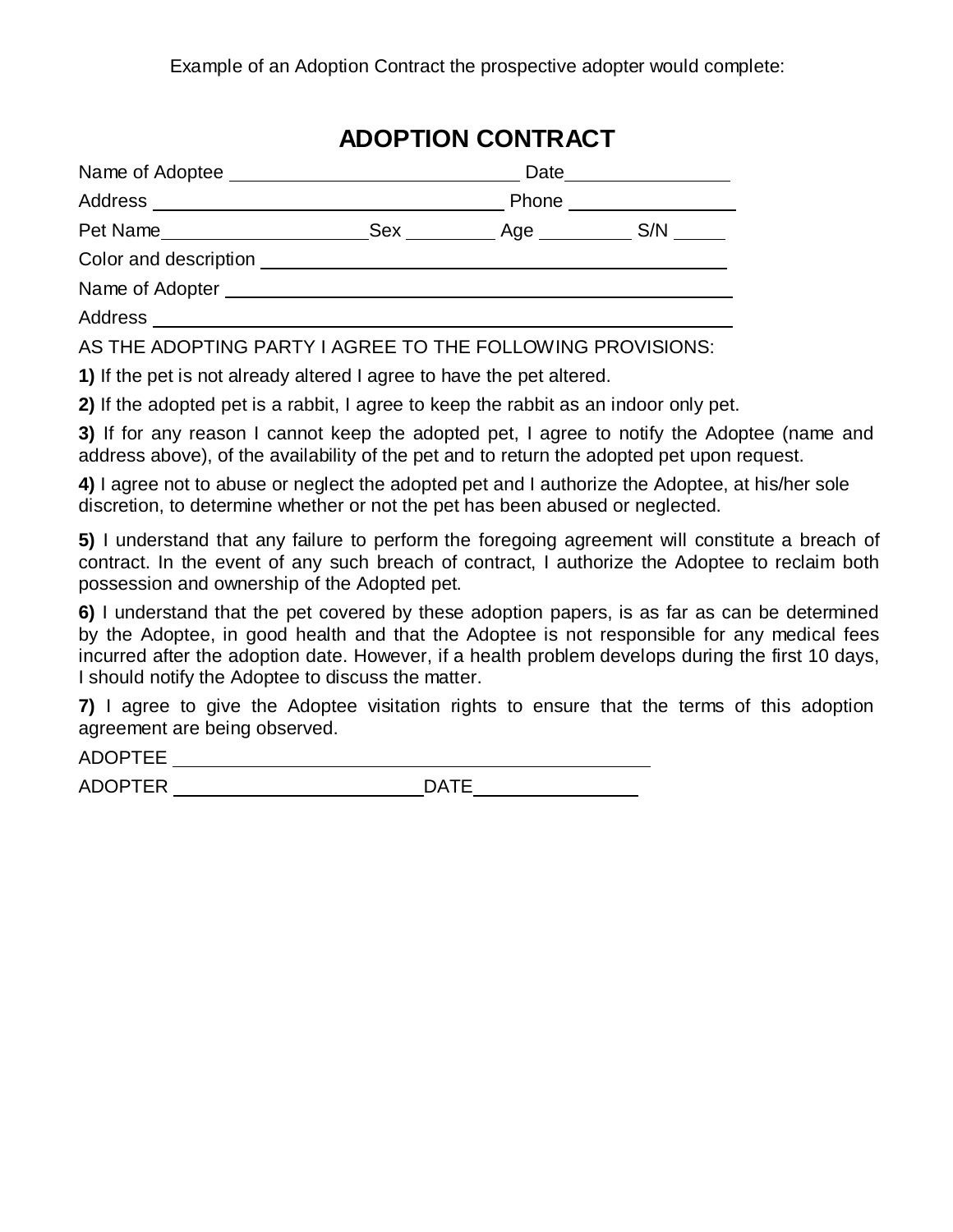# **Need More Help?**

Our Companions offers a rehoming program where we can work with you on advertising, screening potential adopters and making a match between your pet and an adopter. We can do all of the work a shelter would do, with the pet staying in the comfort of his own home until he is adopted. It is a much smoother transition for the pet and the new owner!

If you are located in Connecticut, contact us to discuss how our programs can help you:

[Helpline@ourcompanions.org](mailto:Helpline@ourcompanions.org) or 860.242.9999

#### **Our Companions Animal Rescue**

P.O. Box 956

Manchester CT 06045

860-242-9999

*[www.OurCompanions.org](http://www.ourcompanions.org/)*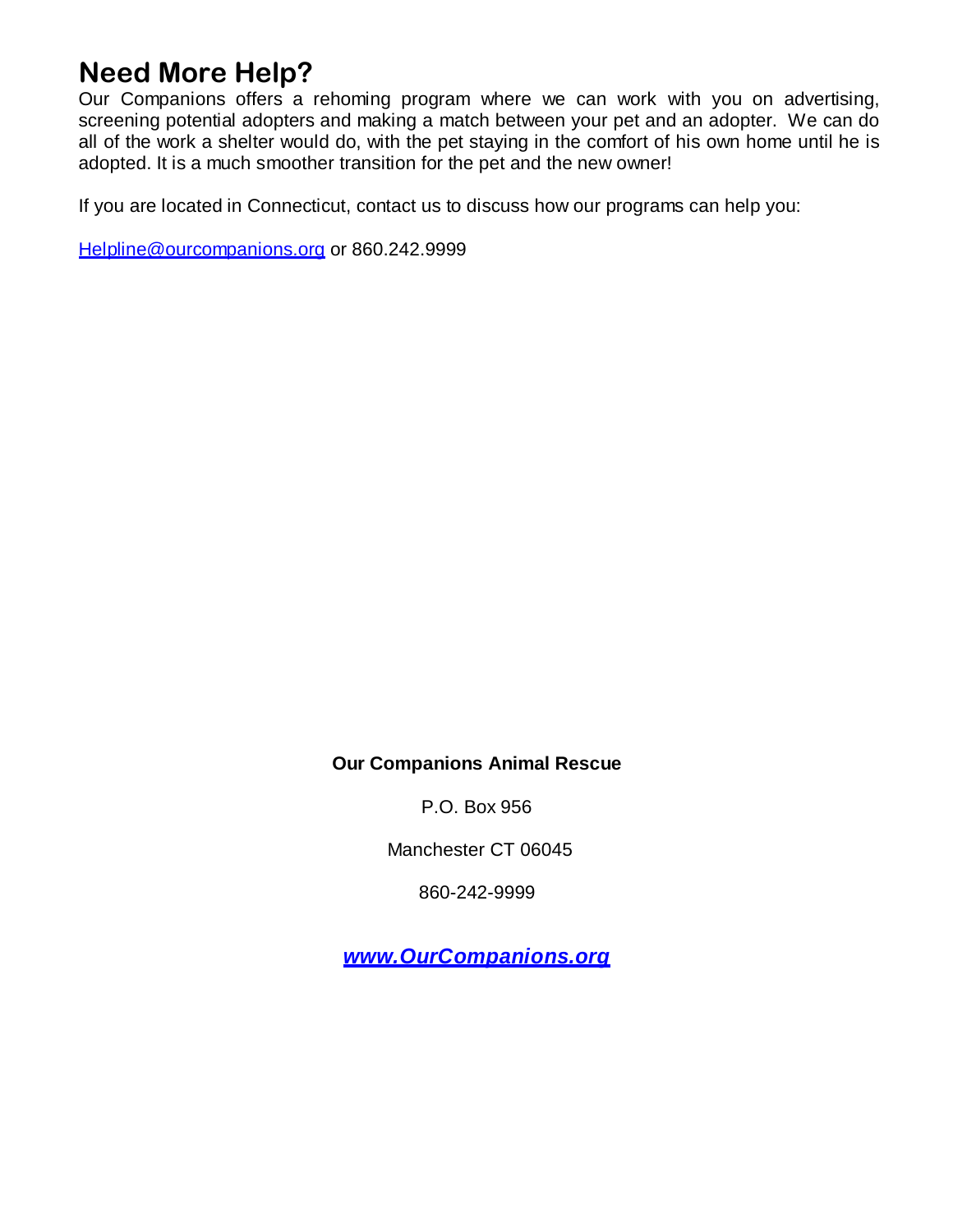

### CT Area Small Animal Veterinarians

| <b>Town</b>    | Veterinarian                         | <b>Practice</b>                          | <b>Phone Number</b> |
|----------------|--------------------------------------|------------------------------------------|---------------------|
| <b>Bantam</b>  | Dr. Brian Sullivan                   | Bantam Lake Animal Hospital              | (860) 567-8369      |
| <b>Bethel</b>  | Dr. Aubrey Fitch                     | <b>Bethel Veterinary Hospital</b>        | (203) 794-0247      |
| <b>Bolton</b>  | Dr. Kathryn Zyra                     | <b>Bolton Veterinary Hospital</b>        | (860) 646-6134      |
| <b>Bristol</b> | Dr. Amanda Norman<br>Dr. Cara Sweet  | <b>Chippens Hill Veterinary Hospital</b> | (860) 583-9271      |
| Canton         | Dr. Candace Hersey-<br><b>Benner</b> | Roaring Brook Veterinary Hospital        | (860) 693-0214      |
| Canton         | Dr. Arnold Goldman                   | <b>Canton Animal Hospital</b>            | (860) 693-9300      |
| Cromwell       | Dr. Barbara Hess                     | <b>Companion Animal Hospital</b>         | (860) 632-7955      |
| East Granby    | Dr. Amy Matthews                     | <b>Frontier Medicine for Animals</b>     | (860) 653-7831      |
| East Haven     | Dr. Heather Rife                     | Veterinary Associates of East Haven      | (203) 469-6531      |
| Ellington      | Dr. Joseph Prichard                  | <b>Ellington Center Animal Clinic</b>    | (860) 871-3064      |
| Farmington     | Dr. Paul Chace                       | <b>Advanced Veterinary Care</b>          | $(860)$ 677-0309    |